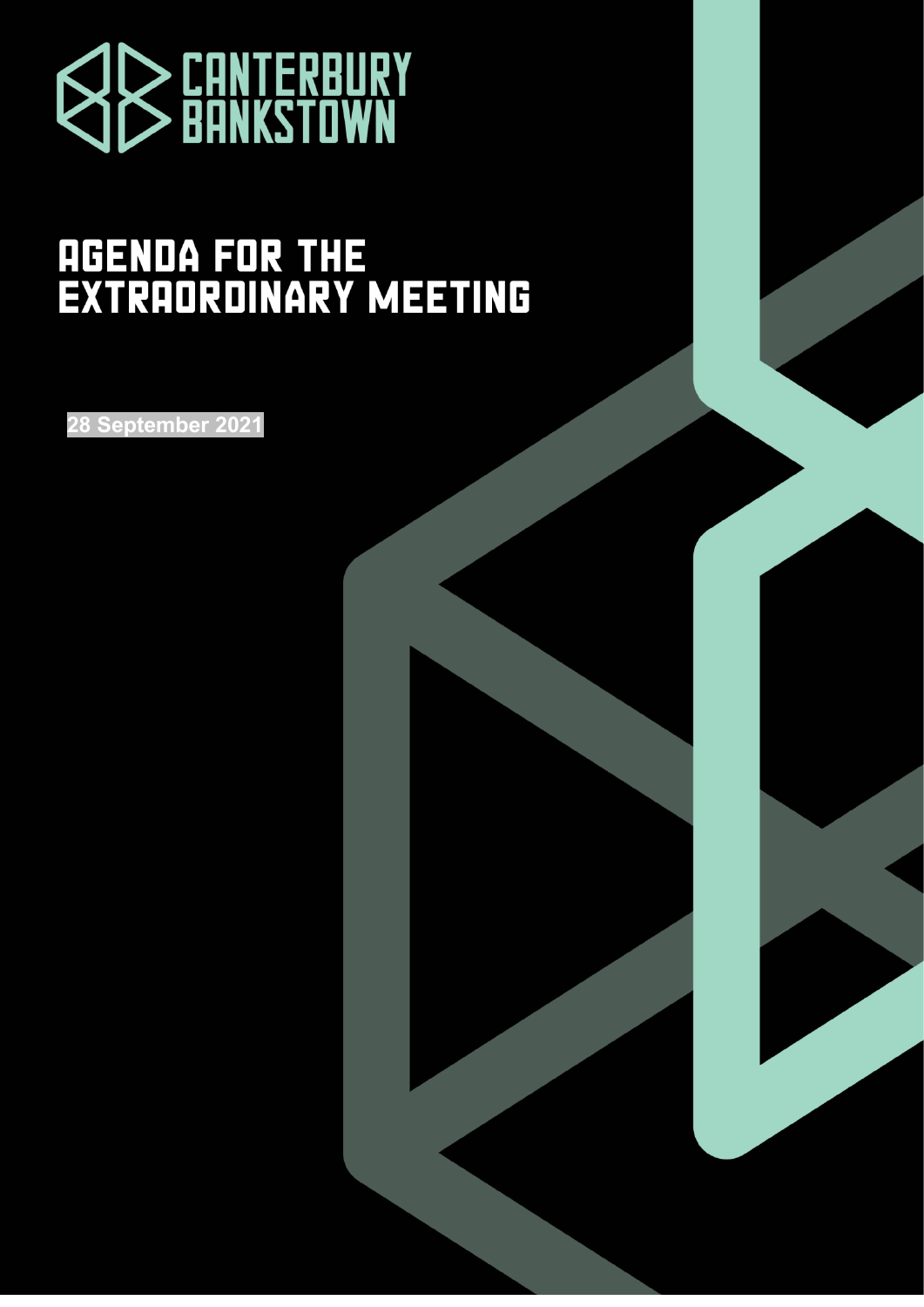# **EXTRAORDINARY MEETING OF COUNCIL**

The following items are submitted for consideration -

|  | Mayoral Election - September 2021 to December 2021             | 5. |
|--|----------------------------------------------------------------|----|
|  | 1.2 Election of Deputy Mayor - September 2021 to December 2021 | 11 |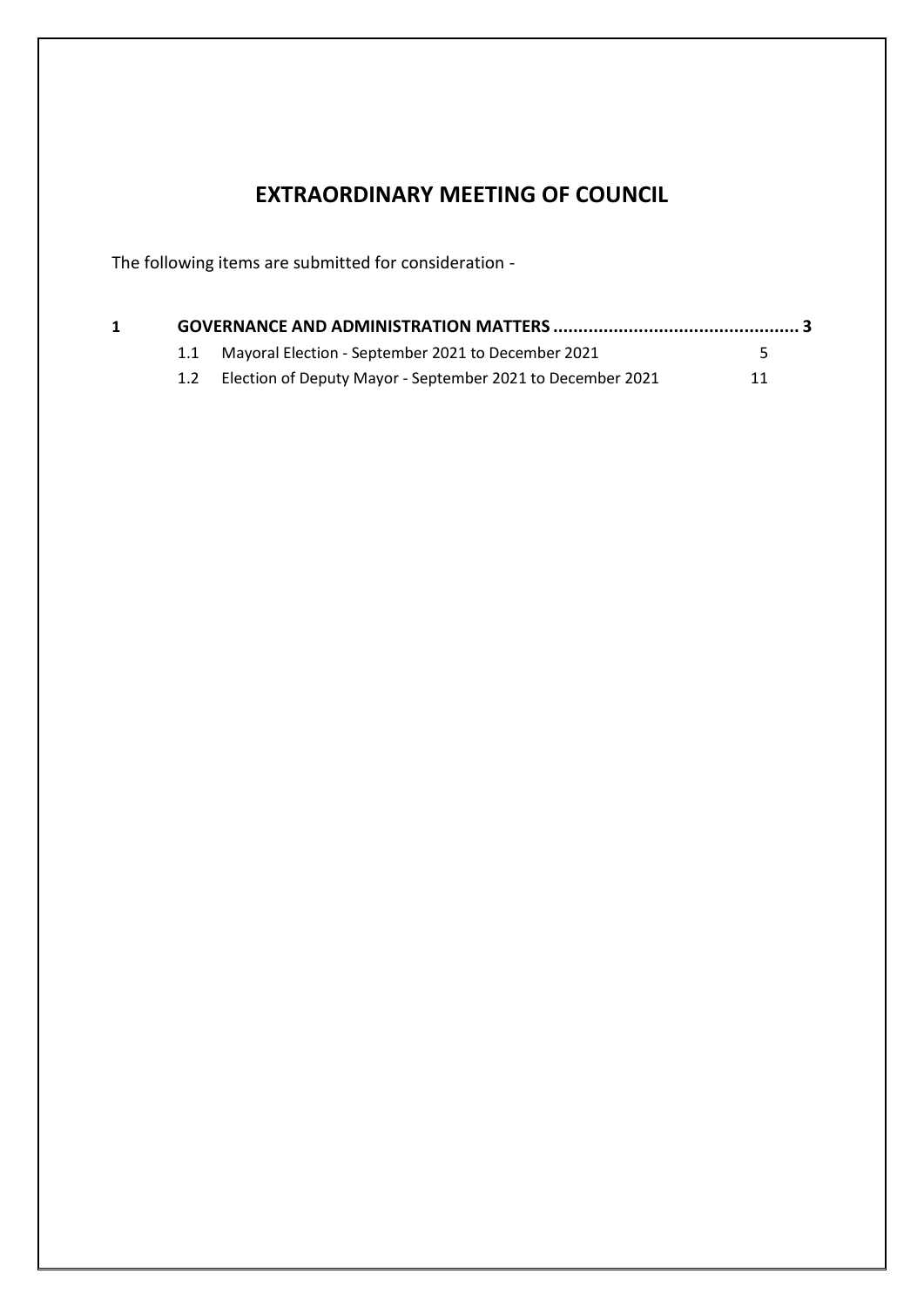# <span id="page-2-0"></span>**1 GOVERNANCE AND ADMINISTRATION MATTERS**

The following items are submitted for consideration -

|     | 1.1 Mayoral Election - September 2021 to December 2021     |  |
|-----|------------------------------------------------------------|--|
| 1.2 | Election of Deputy Mayor - September 2021 to December 2021 |  |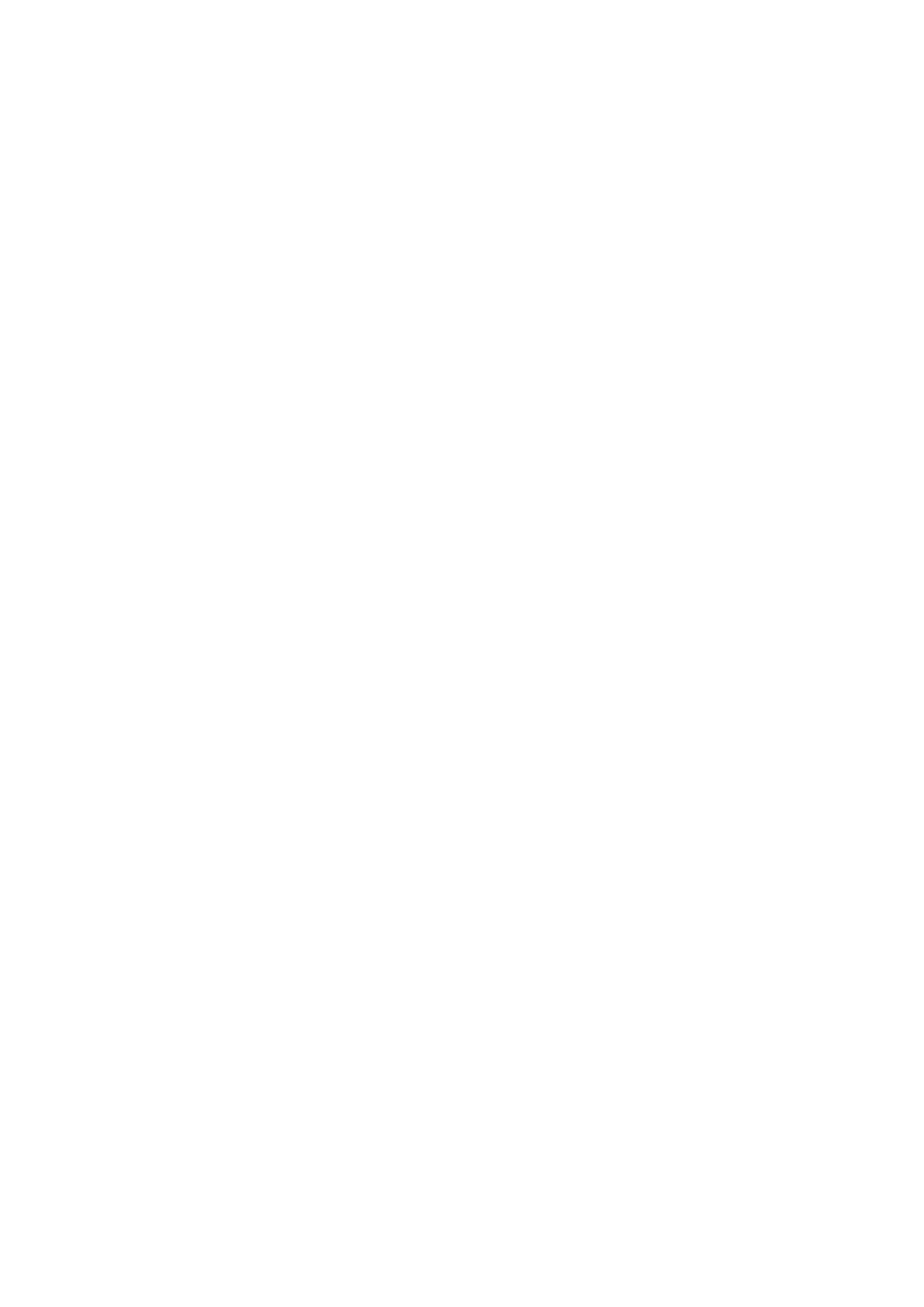# **Governance and Administration Matters** - **28 September 2021**

### <span id="page-4-0"></span>**ITEM 1.1 Mayoral Election - September 2021 to December 2021**

## **AUTHOR Office of General Manager**

Pursuant to the Local Government Act 1993 and Council's Code of Meeting Practice, this Extraordinary Meeting has been scheduled for the Councillors to elect Council's Mayor.

Councillors should note that:

- In accordance with 230 (1) of the Local Government Act, a Mayor elected by the Councillors holds the Office of Mayor for two years, subject to the Act.
- Notwithstanding the above, Councillors will also be aware that the Local Government Elections are scheduled to be held on 4 December 2021.
- As a result, and having regard to Section 234 (5) and 233 2(b) of the Local Government Act 1993, the Mayor will cease to hold office on 3 December 2021.
- Council's General Manager, as the Returning Officer, is required to conduct the election in accordance with Schedule 7 of the Local Government (General) Regulation 2005 (Attachment A). In accordance with Schedule 7, Council will be required to also resolve the method of voting to determine the Mayor, in the event that more than one (1) Councillor is nominated.
- Councillors should also note that:
	- Open ballots (show of hands) can be undertaken remotely where a Council is conducting its meeting by audio visual link.
	- Ordinary and preferential ballots are secret ballots and Councillors will need to attend the meeting in person if the election is to be held by way of an ordinary or preferential ballot.
	- In areas subject to stay at home restrictions under the Public Health Orders, a person may leave their home for the purposes of undertaking any legal obligations. OLG have confirmed that a person engaged in local government elections is an "authorised worker" for the purposes of the Public Health Order.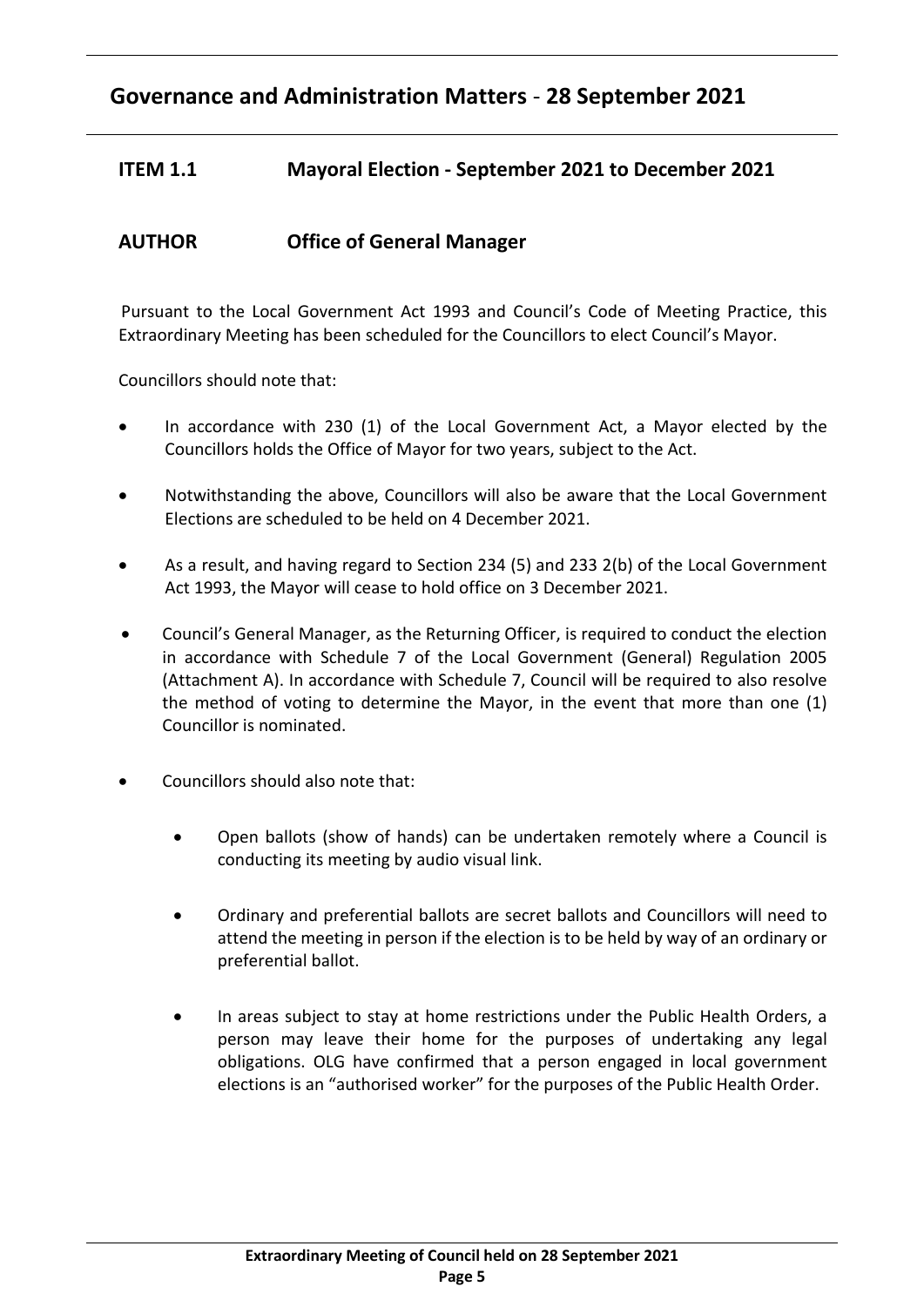## **RECOMMENDATION** That -

- 1. In accordance with Schedule 7 of the Local Government (General) Regulation 2005 the General Manager, as the Returning Officer, conduct the Election of the Mayor.
- 2. Given the current restrictions, in the event that there be more than one (1) nomination, Council determine that an open ballot be conducted for the purposes of conducting the Election.

# **ATTACHMENTS**

A. Procedure for Voting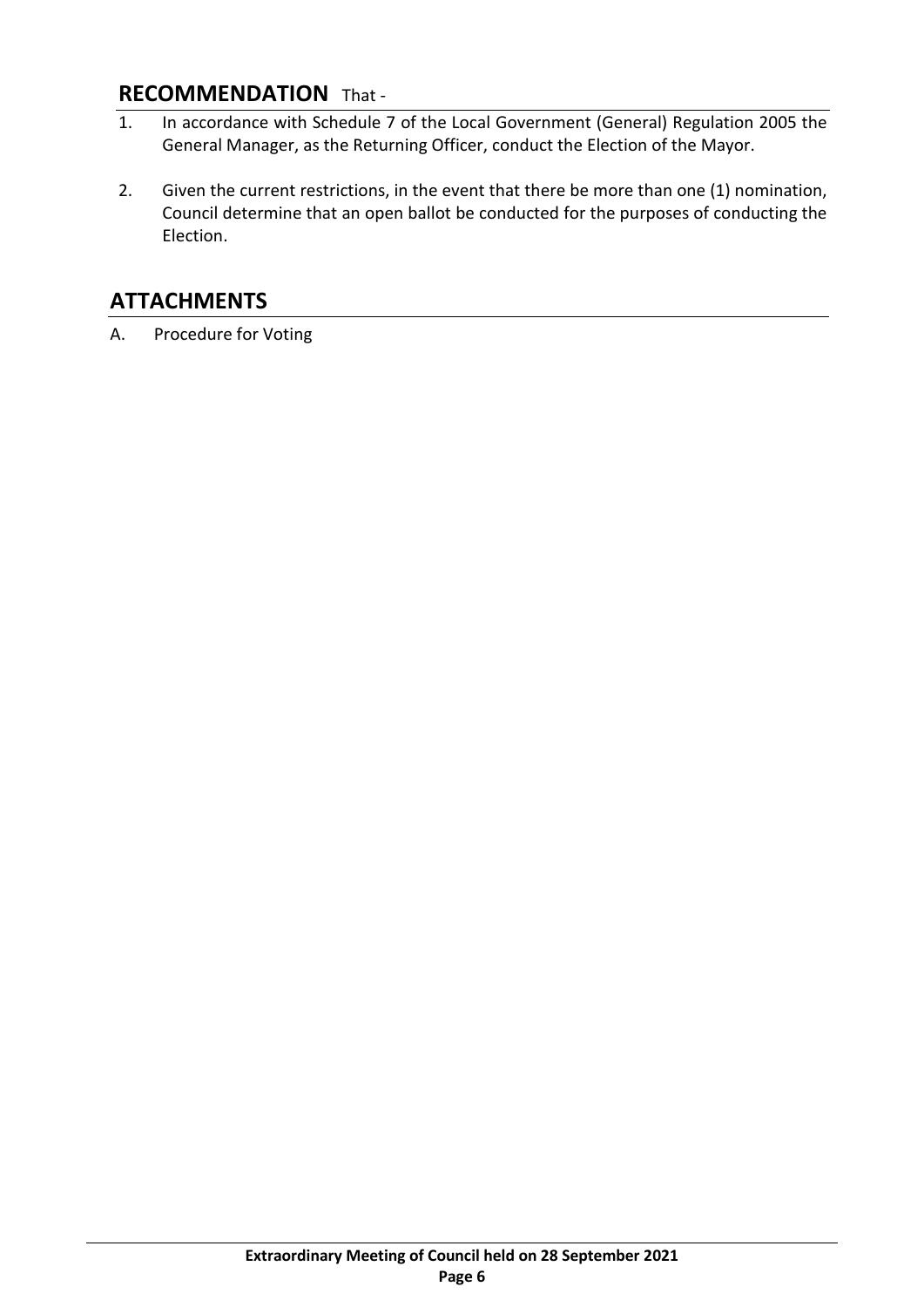## **ATTACHMENT -A**

#### **Local Government (General) Regulation 2005**

**\_\_\_\_\_\_\_\_\_\_\_\_\_\_\_\_\_\_\_\_\_\_\_\_\_\_\_\_\_\_\_\_\_\_\_\_\_\_\_\_\_\_\_\_\_\_\_\_\_\_\_\_\_\_\_\_\_\_\_\_\_\_**

#### **Schedule 7 Election of Mayor by councillors**

(Clause 394)

#### **Part 1 Preliminary**

#### **1 Returning officer**

The general manager (or a person appointed by the general manager) is the returning officer.

#### **2 Nomination**

- (1) A councillor may be nominated without notice for election as Mayor or Deputy Mayor.
- (2) The nomination is to be made in writing by 2 or more councillors (one of whom may be the nominee). The nomination is not valid unless the nominee has indicated consent to the nomination in writing.
- (3) The nomination is to be delivered or sent to the returning officer.
- (4) The returning officer is to announce the names of the nominees at the council meeting at which the election is to be held.

#### **3 Election**

- (1) If only one councillor is nominated, that councillor is elected.
- (2) If more than one councillor is nominated, the council is to resolve whether the election is to proceed by preferential ballot, by ordinary ballot or by open voting.
- (3) The election is to be held at the council meeting at which the council resolves on the method of voting.
- (4) In this clause:

*ballot* has its normal meaning of secret ballot. *open voting* means voting by a show of hands or similar means.

#### **Part 2 Ordinary ballot or open voting**

#### **4 Application of Part**

This Part applies if the election proceeds by ordinary ballot or by open voting.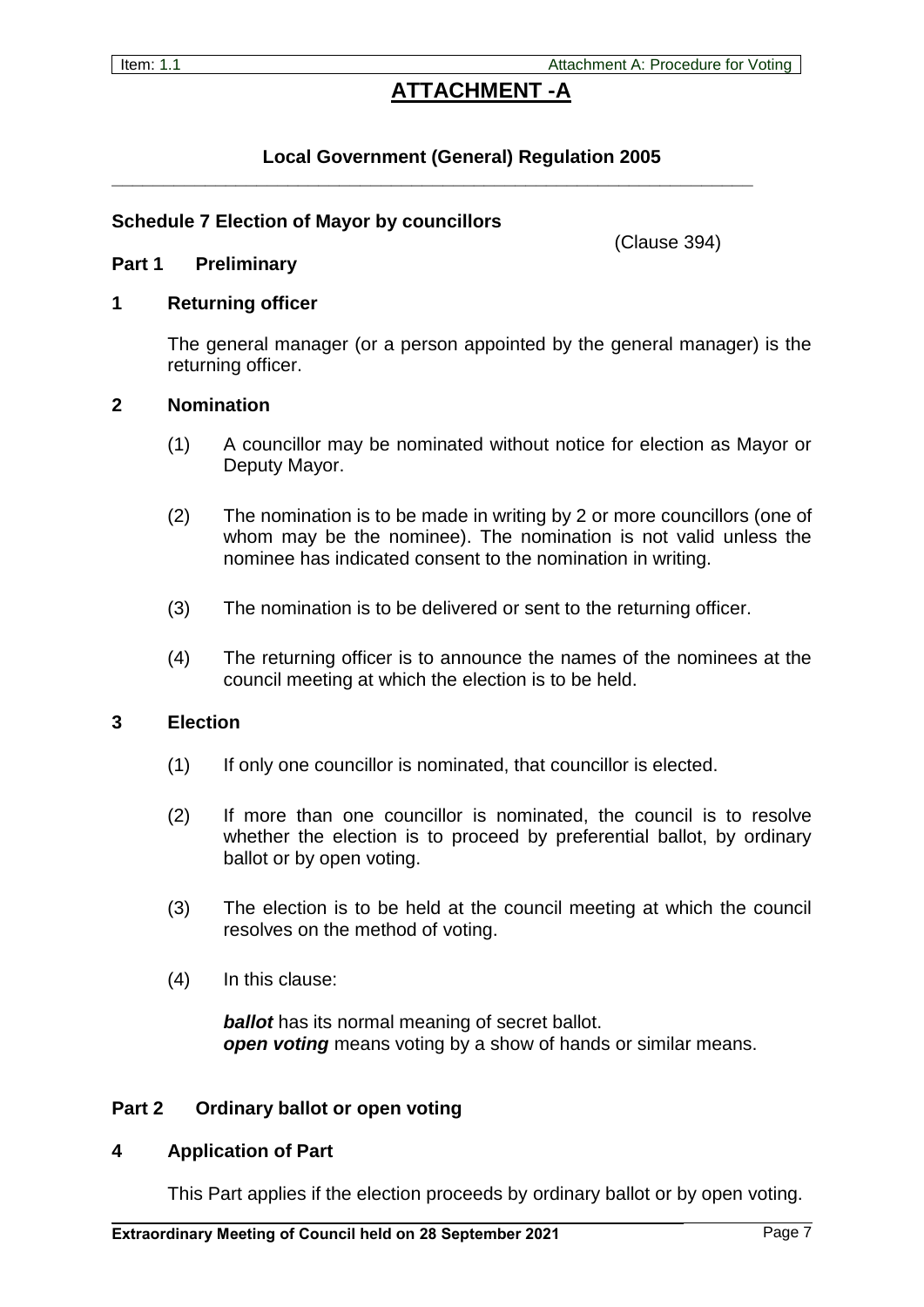#### **5 Marking of ballot-papers**

- (1) If the election proceeds by ordinary ballot, the returning officer is to decide the manner in which votes are to be marked on the ballot-papers.
- (2) The formality of a ballot-paper under this Part must be determined in accordance with clause 345 (1) (b) and (c) and (6) of this Regulation as if it were a ballot-paper referred to in that clause.
- (3) An informal ballot-paper must be rejected at the count.

#### **6 Count—2 candidates**

- (1) If there are only 2 candidates, the candidate with the higher number of votes is elected.
- (2) If there are only 2 candidates and they are tied, the one elected is to be chosen by lot.

#### **7 Count—3 or more candidates**

- (1) If there are 3 or more candidates, the one with the lowest number of votes is to be excluded.
- (2) If 3 or more candidates then remain, a further vote is to be taken of those candidates and the one with the lowest number of votes from that further vote is to be excluded.
- (3) If, after that, 3 or more candidates still remain, the procedure set out in subclause (2) is to be repeated until only 2 candidates remain.
- (4) A further vote is to be taken of the 2 remaining candidates.
- (5) Clause 6 of this Schedule then applies to the determination of the election as if the 2 remaining candidates had been the only candidates.
- (6) If at any stage during a count under subclause (1) or (2), 2 or more candidates are tied on the lowest number of votes, the one excluded is to be chosen by lot.

#### **Part 3 Preferential ballot**

#### **8 Application of Part**

This Part applies if the election proceeds by preferential ballot.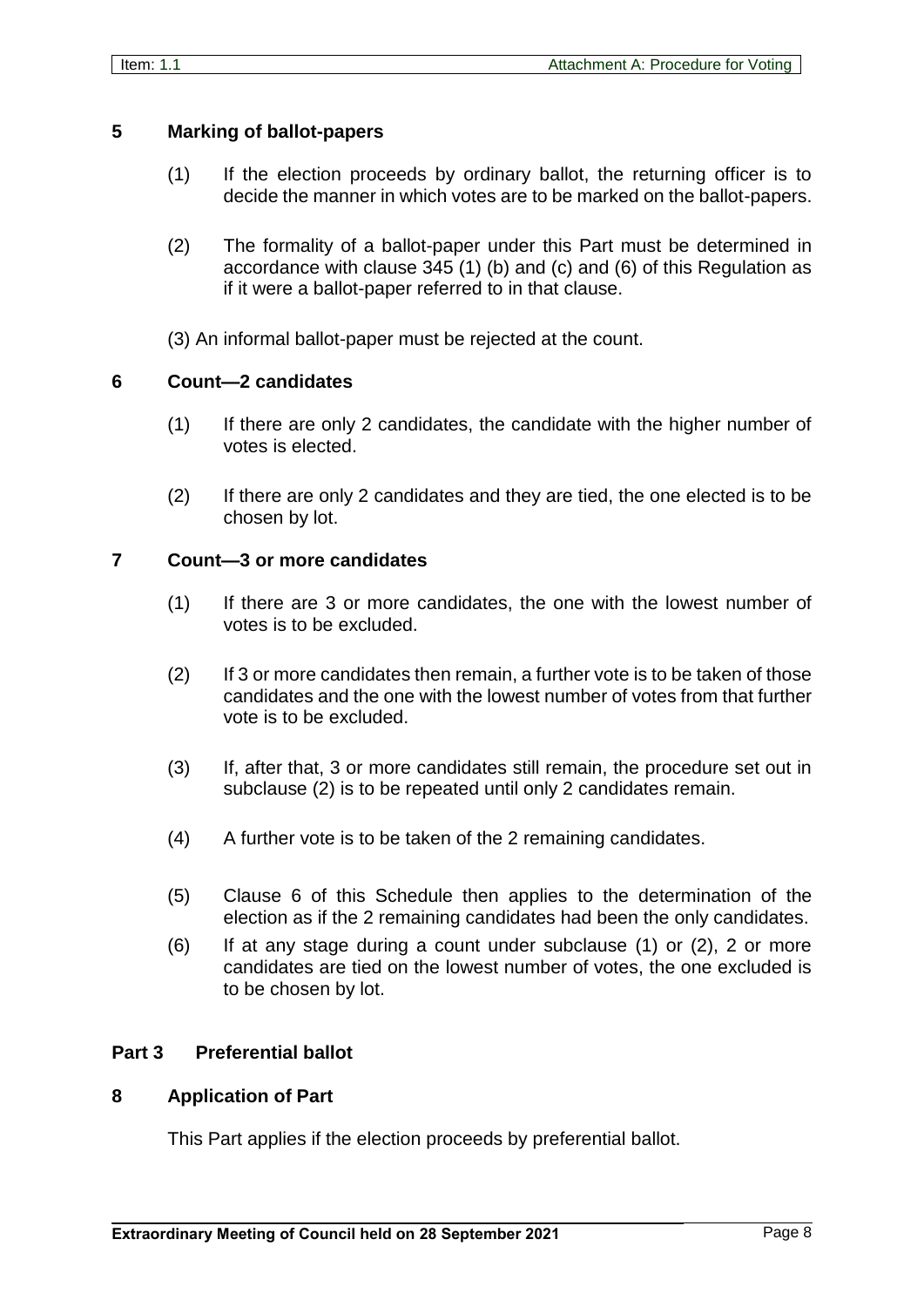#### **9 Ballot-papers and voting**

- (1) The ballot-papers are to contain the names of all the candidates. The councillors are to mark their votes by placing the numbers "1", "2" and so on against the various names so as to indicate the order of their preference for all the candidates.
- (2) The formality of a ballot-paper under this Part is to be determined in accordance with clause 345 (1) (b) and (c) and (5) of this Regulation as if it were a ballot-paper referred to in that clause.
- (3) An informal ballot-paper must be rejected at the count.

#### **10 Count**

- (1) If a candidate has an absolute majority of first preference votes, that candidate is elected.
- (2) If not, the candidate with the lowest number of first preference votes is excluded and the votes on the unexhausted ballot-papers counted to him or her are transferred to the candidates with second preferences on those ballot-papers.
- (3) A candidate who then has an absolute majority of votes is elected, but, if no candidate then has an absolute majority of votes, the process of excluding the candidate who has the lowest number of votes and counting each of his or her unexhausted ballot-papers to the candidates remaining in the election next in order of the voter's preference is repeated until one candidate has received an absolute majority of votes. The latter is elected.
- (4) In this clause, *absolute majority*, in relation to votes, means a number that is more than one-half of the number of unexhausted formal ballotpapers.

#### **11 Tied candidates**

- (1) If, on any count of votes, there are 2 candidates in, or remaining in, the election and the numbers of votes cast for the 2 candidates are equal the candidate whose name is first chosen by lot is taken to have received an absolute majority of votes and is therefore taken to be elected.
- (2) If, on any count of votes, there are 3 or more candidates in, or remaining in, the election and the numbers of votes cast for 2 or more candidates are equal and those candidates are the ones with the lowest number of votes on the count of the votes—the candidate whose name is first chosen by lot is taken to have the lowest number of votes and is therefore excluded.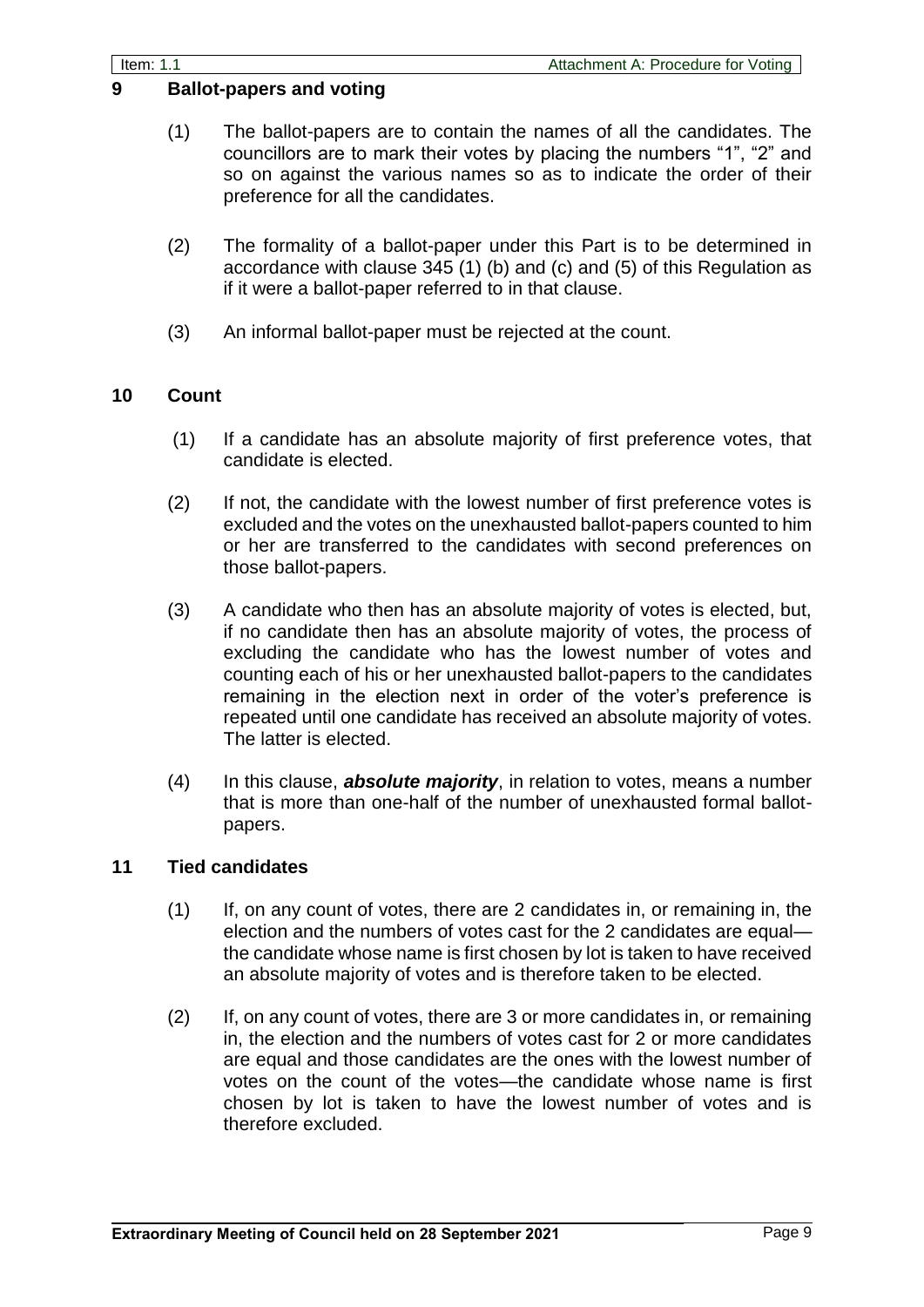#### **Part 4 General**

#### **12 Choosing by lot**

To choose a candidate by lot, the names of the candidates who have equal numbers of votes are written on similar slips of paper by the returning officer, the slips are folded by the returning officer so as to prevent the names being seen, the slips are mixed and one is drawn at random by the returning officer and the candidate whose name is on the drawn slip is chosen.

#### **13 Result**

The result of the election (including the name of the candidate elected as Mayor or deputy Mayor) is:

- (a) to be declared to the councillors at the council meeting at which the election is held by the returning officer, and
- (b) to be delivered or sent to the Director-General and to the Secretary of the Local Government and Shires Associations of New South Wales.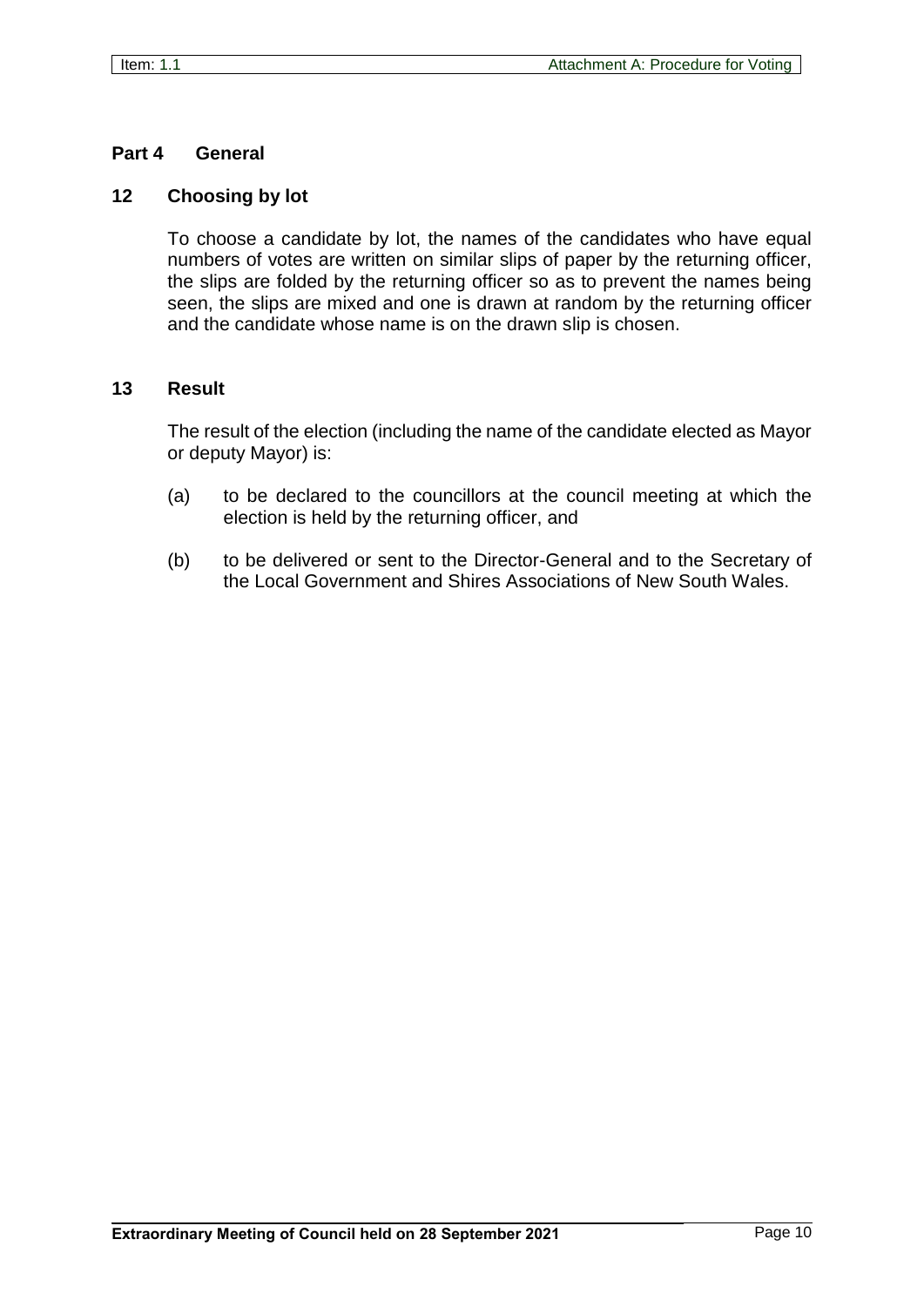# **Governance and Administration Matters** - **28 September 2021**

## <span id="page-10-0"></span>**ITEM 1.2 Election of Deputy Mayor - September 2021 to December 2021**

## **AUTHOR Office of General Manager**

Pursuant to Section 231(1) of the Local Government Act (Act), Council may elect a person from among their number to be the Deputy Mayor.

The Deputy Mayor may exercise any function of the Mayor at the request of the Mayor, or if the Mayor is prevented by illness, absence or otherwise from exercising the functions of the Mayor.

In determining its decision, Councillors should note:

- In accordance with Section 231(2) of the Act, a Councillor may be elected to be the Deputy Mayor for the period of the mayoral term or a shorter term.
- Section 249 (5) of the Act provides that the Council may pay the Deputy Mayor (if there is one) a fee to be determined by Council for such time as the Deputy Mayor acts in the office of the Mayor.
- Any fee paid to the Deputy Mayor must be deducted from the Mayor's annual fee.

As is the case for the election of the Mayor, in accordance with the Local Government Act 1993, the Deputy Mayor will cease to hold office on 3 December 2021.

- Councillors should also note that:
	- Open ballots (show of hands) can be undertaken remotely where a Council is conducting its meeting by audio visual link.
	- Ordinary and preferential ballots are secret ballots and Councillors will need to attend the meeting in person if the election is to be held by way of an ordinary or preferential ballot.
	- In areas subject to stay at home restrictions under the Public Health Orders, a person may leave their home for the purposes of undertaking any legal obligations. OLG have confirmed that a person engaged in local government elections is an "authorised worker" for the purposes of the Public Health Order.